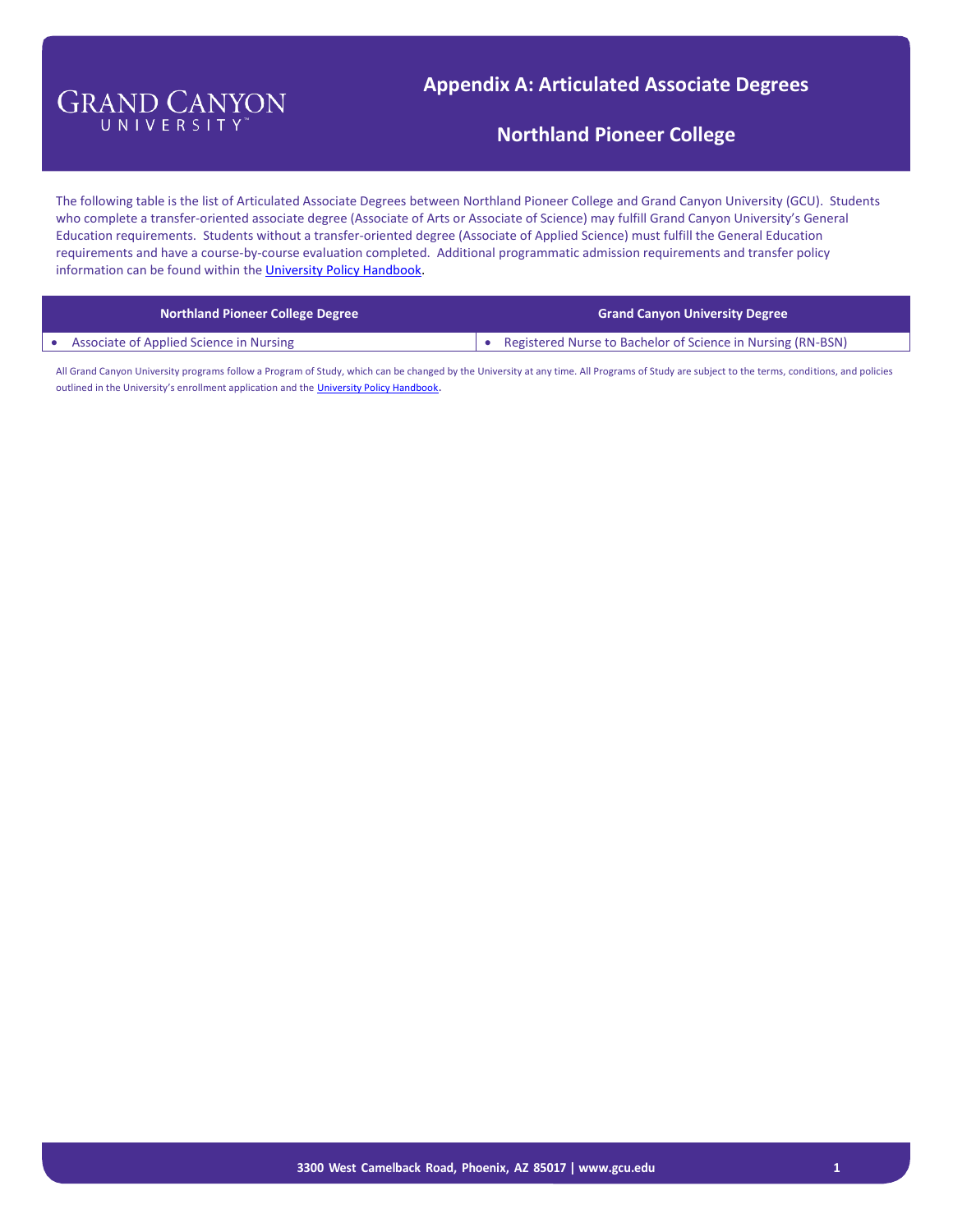**Northland Pioneer College**

The following table is the assessment of the courses between Northland Pioneer College and Grand Canyon University (GCU). The following will be used in evaluating official transcripts.

These courses fulfill the competency requirements; however, the courses may not fulfill the credit requirements. To obtain an undergraduate degree at GCU, students are required to meet a minimum of 120 semester credit hours.

|                       | <b>Northland Pioneer College</b>               | <b>Grand Canyon University</b> |                                                                      |                                                     |
|-----------------------|------------------------------------------------|--------------------------------|----------------------------------------------------------------------|-----------------------------------------------------|
| <b>Course</b><br>Code | <b>Course Title</b>                            | <b>Credits</b>                 | <b>Course Equivalency</b>                                            | <b>Applied</b><br><b>Semester</b><br><b>Credits</b> |
| <b>ANT-102</b>        | <b>Cultural Anthropology</b>                   | 3                              | SOC-315: Cultural Anthropology                                       | 3                                                   |
| <b>BIO-181</b>        | <b>General Biology</b>                         | 4                              | BIO-181&BIO-181L: General Biology I Lecture and<br>Lab               | 4                                                   |
| <b>BIO-201</b>        | <b>Human Anatomy and Physiology I</b>          | 4                              | BIO-201&BIO-201L: Human Anatomy and<br>Physiology I Lecture and Lab  | 4                                                   |
| <b>BIO-202</b>        | <b>Human Anatomy and Physiology II</b>         | 4                              | BIO-202&BIO-202L: Human Anatomy and<br>Physiology II Lecture and Lab | 4                                                   |
| <b>BIO-205</b>        | Microbiology                                   | 4                              | BIO-205&BIO-205L: Microbiology Lecture and Lab                       | 4                                                   |
| <b>CHM-130</b>        | <b>Fundamental Chemistry</b>                   | 4                              | CHM-101: Introduction to Chemistry                                   | 4                                                   |
| <b>ENL-101</b>        | <b>College Composition I</b>                   | 3                              | <b>ENG-105: English Composition I</b>                                | 3                                                   |
| <b>ENL-102</b>        | <b>College Composition II</b>                  | 3                              | <b>ENG-106: English Composition II</b>                               | $\overline{3}$                                      |
| <b>HES-120</b>        | Law and Ethics of the Health Care Professional | 3                              | NRS-437V: Ethical Decision-Making in Health Care                     | $\overline{3}$                                      |
| <b>MAT-121</b>        | Intermediate Algebra                           | 3                              | MAT-134: Applications of Algebra                                     | 3                                                   |
| <b>MAT-125</b>        | <b>Introduction to Statistics</b>              | 3                              | HLT-362V: Statistics                                                 | $\overline{3}$                                      |
| <b>MAT-152</b>        | <b>Advanced Algebra</b>                        | 3                              | <b>General Education: Critical Thinking</b>                          | $\overline{3}$                                      |
| <b>NUR-117</b>        | Pharmacology I                                 | $\overline{2}$                 | <b>General Elective</b>                                              | $\overline{2}$                                      |
| <b>NUR-118</b>        | <b>Pharmacology II</b>                         | $\overline{2}$                 | <b>General Elective</b>                                              | $\overline{2}$                                      |
| <b>NUR-121</b>        | <b>Nursing I</b>                               | 8                              | <b>General Elective</b>                                              | 8                                                   |
| <b>NUR-122</b>        | <b>Nursing II</b>                              | 8                              | <b>General Elective</b>                                              | 8                                                   |
| <b>NUR-125</b>        | <b>Practical Nurse Completion</b>              | $\overline{2}$                 | <b>General Elective</b>                                              | $\overline{2}$                                      |
| <b>NUR-221</b>        | <b>Nursing III</b>                             | 8                              | <b>General Elective</b>                                              | 8                                                   |
| <b>NUR-222</b>        | <b>Nursing IV</b>                              | 8                              | <b>General Elective</b>                                              | 8                                                   |
| <b>NUR-219</b>        | <b>NCLEX Review Seminar</b>                    | $\overline{2}$                 | <b>General Elective</b>                                              | $\overline{2}$                                      |
| <b>PSY-201</b>        | Introduction to Research and Statistics        | 4                              | HLT-362V: Statistics                                                 | 4                                                   |
| <b>PSY-240</b>        | <b>Developmental Psychology</b>                | 3                              | PSY-357: Lifespan Development                                        | 3                                                   |
| SOC-120               | <b>General Sociology</b>                       | 3                              | SOC-102: Principles of Sociology                                     | $\overline{3}$                                      |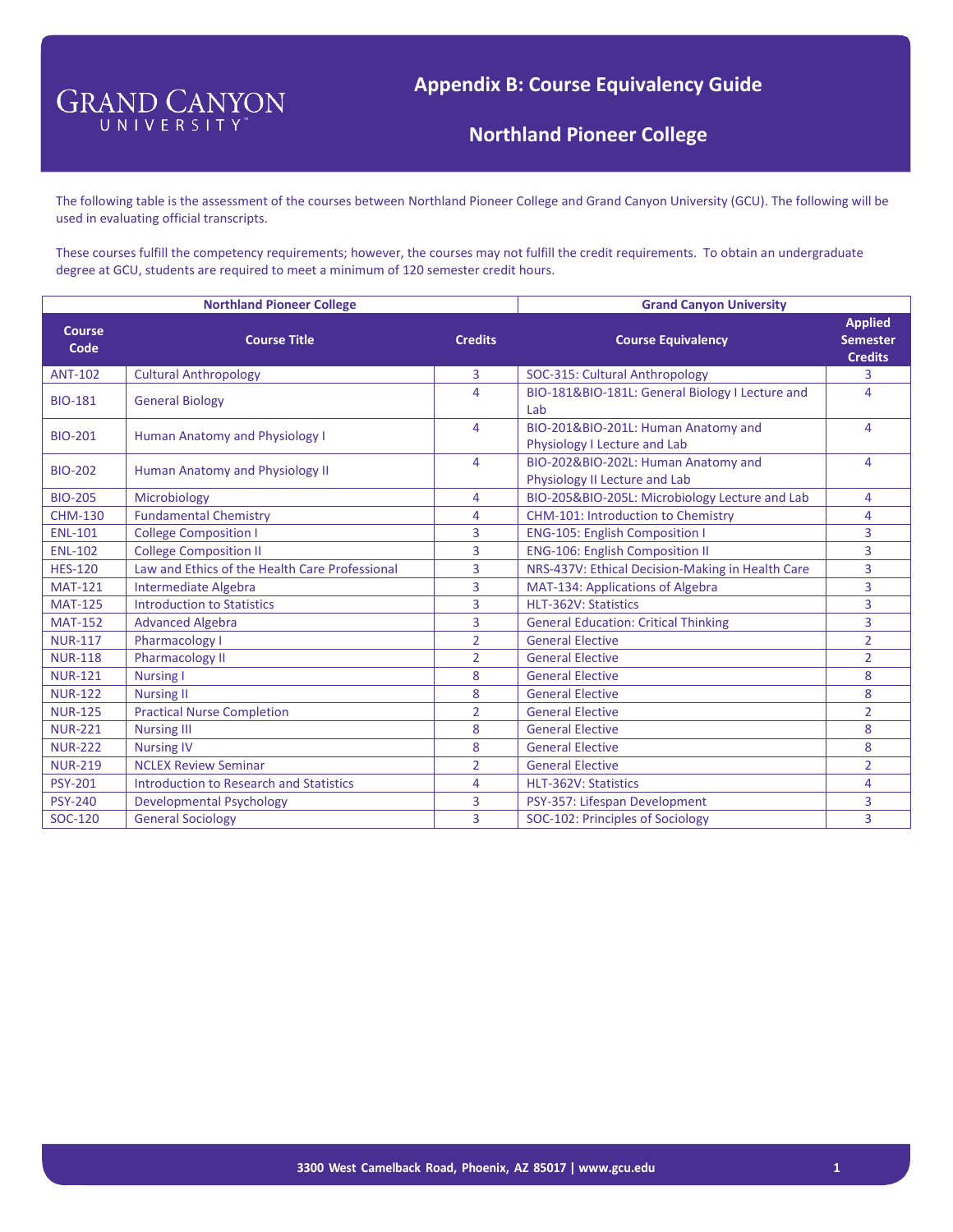**Northland Pioneer College**

#### **Associate of Applied Science in Nursing – Registered Nurse to Bachelor of Science in Nursing (RN to BSN)**

The following table outlines the requirements needed to receive an Associate of Applied Science in Nursing from Northland Pioneer College. Within the table we have identified preferred courses from Northland Pioneer College that will be applicable towards Grand Canyon University's Registered Nurse to Bachelor of Science in Nursing (RN to BSN). The following will be used in evaluating official transcripts.

| Northland Pioneer College- Associate of<br><b>Applied Science in Nursing</b>                                          | <b>Credits</b>           | <b>Registered Nurse to Bachelor of Science in</b><br><b>Nursing (RN to BSN)</b>                            | <b>GCU Applied</b><br><b>Semester</b><br><b>Credits</b> |
|-----------------------------------------------------------------------------------------------------------------------|--------------------------|------------------------------------------------------------------------------------------------------------|---------------------------------------------------------|
|                                                                                                                       |                          | <b>Communication-6</b>                                                                                     |                                                         |
| <b>ENL-101: College Composition I</b>                                                                                 | 3                        | <b>ENG-105: English Composition I</b>                                                                      | 3                                                       |
| <b>ENL-102: College Composition II</b>                                                                                | 3                        | <b>ENG-106: English Composition II</b>                                                                     | 3                                                       |
|                                                                                                                       |                          | Math-3                                                                                                     |                                                         |
| MAT-121: Intermediate Algebra                                                                                         | 3                        | MAT-134: Applications of Algebra                                                                           | 3                                                       |
|                                                                                                                       |                          | <b>Physical and Biological Science-20</b>                                                                  |                                                         |
| CHM-130: Fundamental Chemistry                                                                                        | 4                        | CHM-101: Introduction to Chemistry                                                                         | 4                                                       |
| <b>BIO-181: General Biology</b>                                                                                       | $\overline{\mathbf{A}}$  | BIO-181&Bio-181L: General Biology I Lecture<br>and Lab                                                     | 4                                                       |
| BIO-201: Human Anatomy and Physiology I                                                                               | $\overline{\mathbf{4}}$  | BIO-201&BIO-201L: Human Anatomy and<br>Physiology I Lecture and Lab                                        | 4                                                       |
| BIO-202: Human Anatomy and Physiology II                                                                              | 4                        | BIO-202&202L: Human Anatomy and Physiology<br>II Lecture and Lab                                           | 4                                                       |
| BIO-205: Microbiology Lecture and Lab                                                                                 | $\overline{\mathcal{A}}$ | BIO-205&BIO-205L: Microbiology Lecture and<br>Lab                                                          | 4                                                       |
|                                                                                                                       |                          | <b>Social and Behavioral Sciences-6</b>                                                                    |                                                         |
| PSY-240: Developmental Psychology                                                                                     | 3                        | PSY-357: Lifespan Development                                                                              | 3                                                       |
| <b>ANT-102: Cultural Anthropology OR</b>                                                                              | $\overline{3}$           | SOC-315: Cultural Anthropology                                                                             | $\overline{3}$                                          |
| SOC-120: General Sociology                                                                                            | 3                        | SOC-102: Principles of Sociology                                                                           | 3                                                       |
|                                                                                                                       |                          | <b>Core Requirements-40</b>                                                                                |                                                         |
| NUR-117: Pharmacology I                                                                                               | $\overline{2}$           | <b>General Elective</b>                                                                                    | $\overline{2}$                                          |
| NUR-118: Pharmacology II                                                                                              | $\overline{2}$           | <b>General Elective</b>                                                                                    | 2                                                       |
| NUR-121: Nursing I                                                                                                    | 8                        | <b>General Elective</b>                                                                                    | 8                                                       |
| NUR-122: Nursing II                                                                                                   | 8                        | <b>General Elective</b>                                                                                    | 8                                                       |
| <b>NUR-125: Practical Nurse Completion</b>                                                                            | $\overline{2}$           | <b>General Elective</b>                                                                                    | $\overline{2}$                                          |
| NUR-221: Nursing III                                                                                                  | 8                        | <b>General Elective</b>                                                                                    | 8                                                       |
| NUR-222: Nursing IV                                                                                                   | 8                        | <b>General Elective</b>                                                                                    | 8                                                       |
| <b>NUR-219: NCLEX Review Seminar</b>                                                                                  | $\overline{2}$           | <b>General Elective</b>                                                                                    | $\overline{2}$                                          |
| Any approved Social Science or Humanities<br>course                                                                   | 9                        | <b>General Education: Global Awareness</b>                                                                 | 9                                                       |
| Minimum Number of Credits Required for Associate of Applied Science in Nursing at Northland Pioneer<br><b>College</b> |                          |                                                                                                            | 84                                                      |
| (RN to BSN)                                                                                                           |                          | Total Credits Applied Towards Grand Canyon University's Registered Nurse to Bachelor of Science in Nursing | 84                                                      |